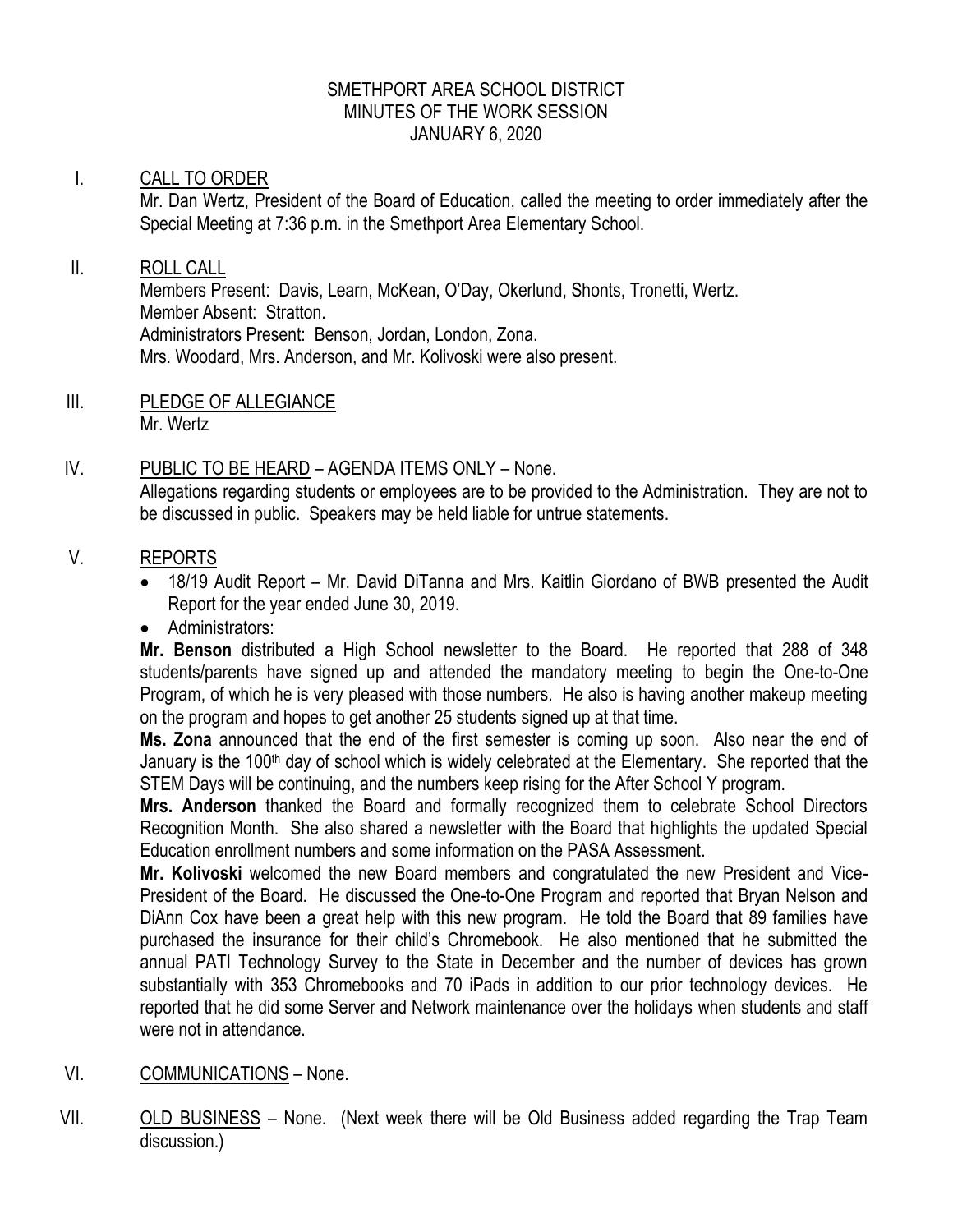Minutes of the Work Session January 6, 2020 Page 2

- VIII. NEW BUSINESS The following items were discussed:
	- 1. To consider the Smethport Jr.-Sr. High School Student Activities Account for the period ending December 31, 2019.
	- 2. To consider approving the following addition(s) to the Substitute Teacher list for the 2019-20 school year (pending proper paperwork): Thomas Kerek, Kane, Emergency
	- 3. To consider the following Fall Sports Head Coaching Supplemental position(s) for the 2020-21 school year:

- 4. To consider creating a teaching position for a new Secondary 7-12 Emotional Support program.
- 5. To consider appointing a Secondary 7-12 Emotional Support Teacher.
- 6. To consider appointing a Short-term Elementary Substitute Teacher from January 13, 2020 to February 28, 2020.
- 7. To consider appointing a Long-term Secondary Learning Support Substitute Teacher for the Spring Semester.
- 8. To consider appointing a Foreign Language "German" and ESL Long-term Substitute Teacher from January 10, 2020 until May 28, 2020 or to consider a purchase with VLN for 2<sup>nd</sup> Semester German Instruction.
- 9. To consider approving the Audit Report of the Smethport Area School District for the fiscal year ended June 30, 2019 as presented by BWB.
- 10. To consider approving the following policies:
	- Policy #224 Care of School Property.
	- Policy #237 Electronic Devices Students.
	- Policy #708 Lending of Equipment & Books.
	- Policy #814 Copyright Material.
	- Policy #815 Acceptable Use of Internet, Computers, & Network Resources.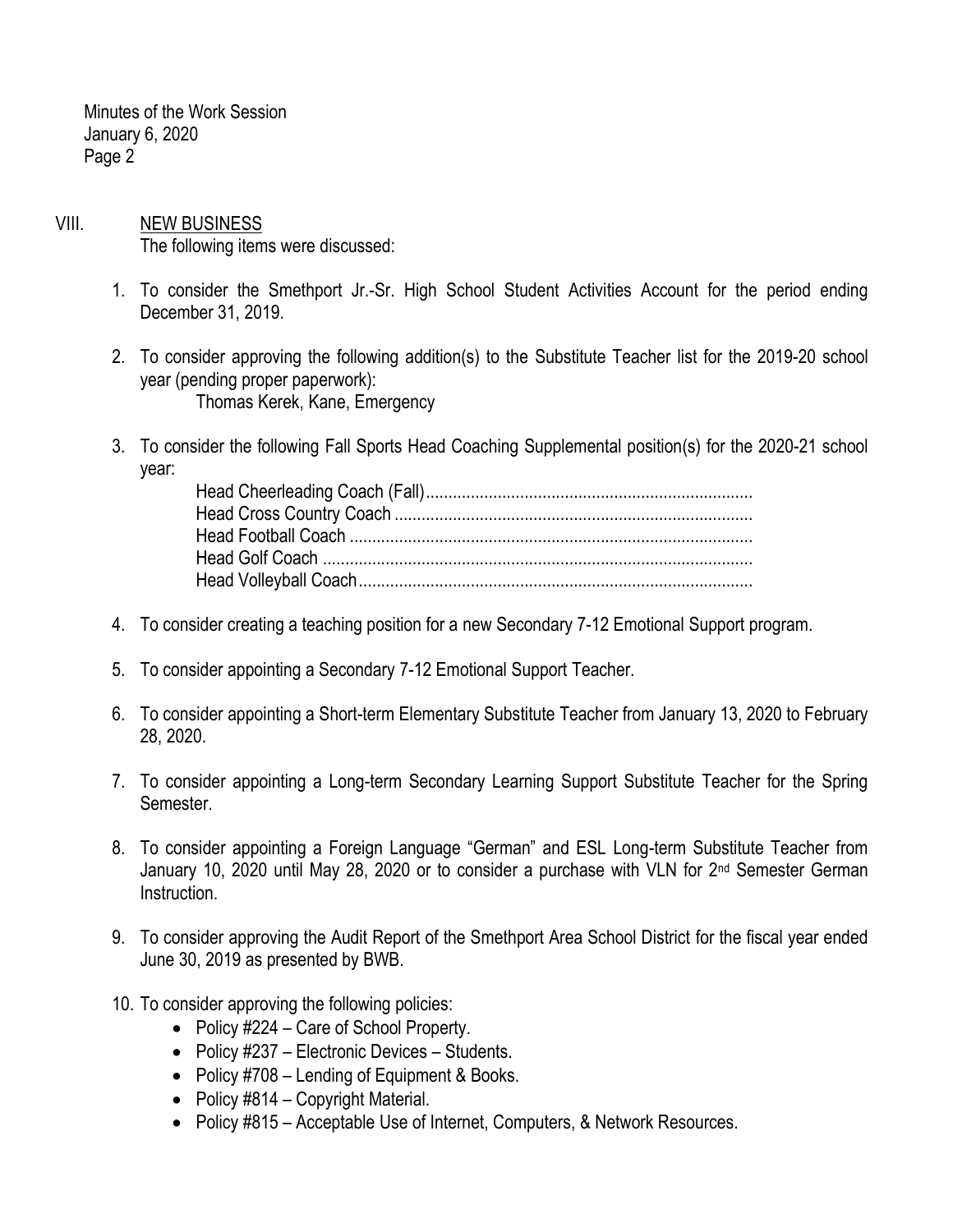Minutes of the Work Session January 6, 2020 Page 3

- 11. To consider approving members of the DECA Club to attend the PA State DECA Conference in Hershey, PA from February 19 – 21, 2020.
- 12. To consider approving the SASD Elem & HS as a site based mentoring location for Big Brothers & Big Sisters.
- 13. To consider a Repository sale of a property in Sergeant Township as requested by the McKean County Tax Claim Bureau.

## **INFORMATION ITEMS:**

- P Review 2020-2021 School Calendar.
- $\triangleright$  Sherri Swanson will be filling in for Mary Kay Peters, during her illness, as Hamlin Township Tax Collector until further notice.
- $\triangleright$  Mel Burt's request to transfer into the full-time Elementary Cafeteria position was approved. She began the position on January 2, 2020.
- $\geq$  Lead testing report for 2019.
- $\triangleright$  Mr. Woodring's Leave of Absence has been postponed from mid-December to possibly mid-January.

# **COMMENDATIONS:**

- $\triangleright$  Congratulations to the following DECA Members who qualified for State Competition in Hershey in February:
	- Connor Alfieri Sports and Entertainment Marketing
	- Kassidy Didomizio Principles of Business Management
	- Anna Holohan Marketing Communications
	- Parker Jack Business Services Marketing
	- Braedon Johnson & Kolby Wilber Travel and Tourism Team
	- Haley Leet Restaurant and Food Service Management
	- Richie McDowell & Trevor Zuver Sports and Entertainment Marketing Team
	- Jordan Pavlock Quick Serve Restaurant Management. Jordan also won "The Outstanding Student Award", "Best Role Play", and "Best Test Score" at the District Competition.
- $\triangleright$  Good luck to the following Seneca Highlands Career and Technical students who will be representing Smethport Area High School at the Skills USA Competition in January: Cory Dart, Justin Gallup, Summer Tanner, Wyatt Yocum, and Sarah Young.